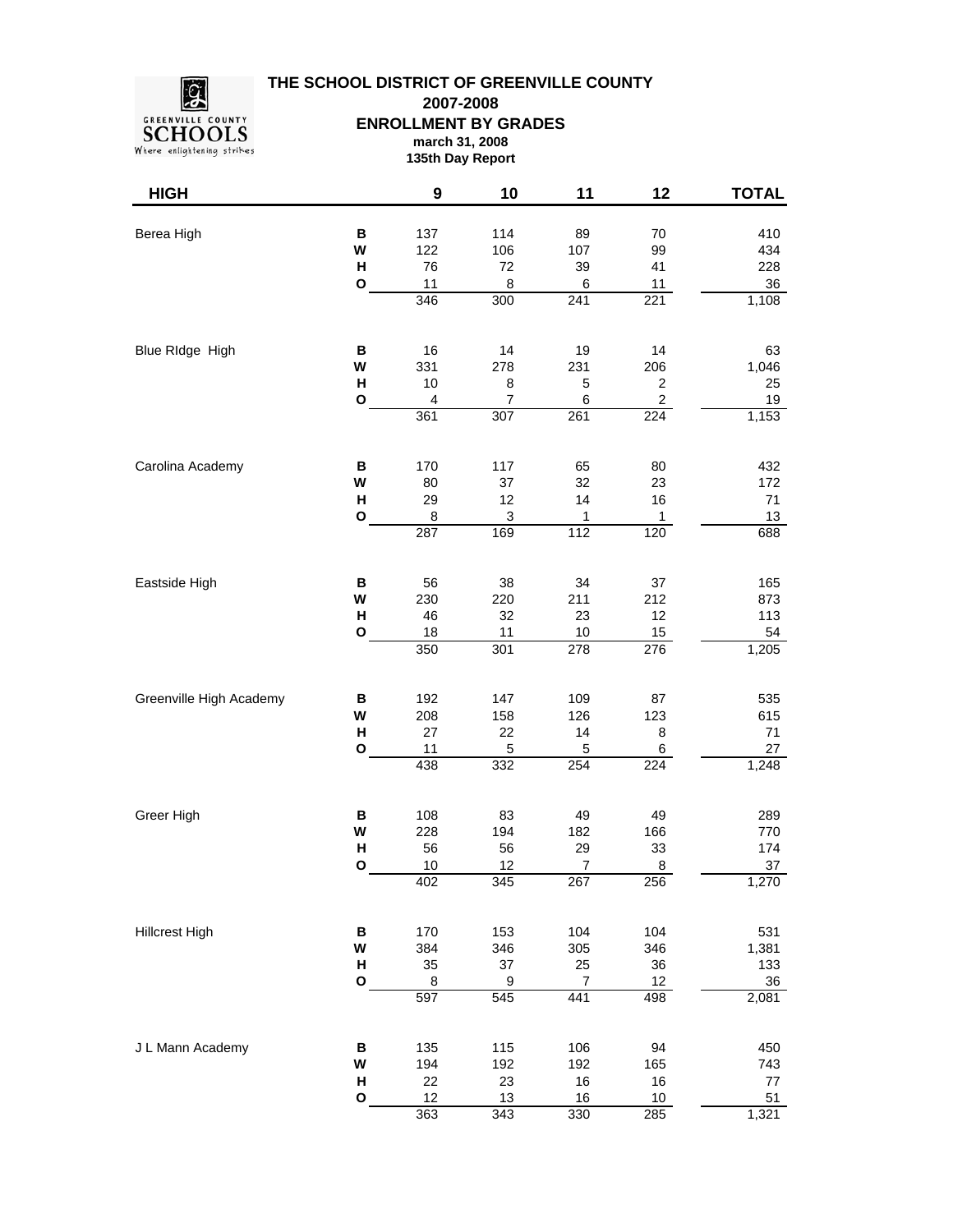**THE SCHOOL DISTRICT OF GREENVILLE COUNTY**

**2007-2008**

**ENROLLMENT BY GRADES**

**SCHOOLS**<br>SCHOOLS<br>Where enlightening strikes

 $\mathcal{G}$ 

## **march 31, 2008 135th Day Report**

| <b>HIGH</b>                |              | $\boldsymbol{9}$               | 10                    | 11                   | 12                                   | <b>TOTAL</b> |
|----------------------------|--------------|--------------------------------|-----------------------|----------------------|--------------------------------------|--------------|
| Mauldin High               | В            | 163                            | 127                   | 93                   | 122                                  | 505          |
|                            | W            | 391                            | 390                   | 323                  | 355                                  | 1,459        |
|                            | $\mathsf{H}$ | 55                             | 52                    | 40                   | 42                                   | 189          |
|                            | O            | 18                             | 35                    | 31                   | 22                                   | 106          |
|                            |              | 627                            | 604                   | 487                  | 541                                  | 2,259        |
| Riverside HIgh             | В            | 46                             | 46                    | 36                   | 22                                   | 150          |
|                            | W            | 352                            | 327                   | 280                  | 272                                  | 1,231        |
|                            | н            | 38                             | 31                    | 11                   | 26                                   | 106          |
|                            | O            | 20<br>456                      | 24<br>428             | 24<br>351            | 14<br>334                            | 82<br>1,569  |
|                            |              |                                |                       |                      |                                      |              |
| Southside High             | В            | 208                            | 176                   | 133                  | 123                                  | 640          |
|                            | W            | 78                             | 42                    | 28                   | 27                                   | 175          |
|                            | н<br>O       | 29<br>27                       | 21<br>18              | $\overline{7}$<br>12 | $\mathbf 5$<br>12                    | 62<br>69     |
|                            |              | 342                            | 257                   | 180                  | 167                                  | 946          |
| <b>Travelers Rest High</b> | B            | 82                             | 53                    | 37                   | 22                                   | 194          |
|                            | W            | 366                            | 234                   | 196                  | 171                                  | 967          |
|                            | н            | 17                             | 12                    | $\overline{2}$       | $\mathbf 5$                          | 36           |
|                            | O            | 10                             | 2                     | 6                    | $\boldsymbol{2}$                     | 20           |
|                            |              | 475                            | 301                   | 241                  | 200                                  | 1,217        |
| Wade Hampton High          | В            | 110                            | 89                    | 56                   | 56                                   | 311          |
|                            | W            | 237                            | 241                   | 203                  | 189                                  | 870          |
|                            | н            | 55                             | 38                    | 14                   | 17                                   | 124          |
|                            | $\mathbf{o}$ | 17<br>419                      | 10<br>378             | 13<br>286            | 14<br>276                            | 54<br>1,359  |
|                            |              |                                |                       |                      |                                      |              |
| Washington Center          | В<br>W       | $\ensuremath{\mathsf{3}}$<br>8 | $\boldsymbol{2}$<br>3 | 9<br>21              | $\boldsymbol{2}$<br>$\boldsymbol{2}$ | 16<br>34     |
|                            | H            |                                | $\overline{a}$        |                      |                                      |              |
|                            | O            |                                |                       |                      |                                      |              |
|                            |              | 11                             | $\overline{5}$        | 30                   | 4                                    | 50           |
| Woodmont High              | В            | 157                            | 106                   | 104                  | 81                                   | 448          |
|                            | W            | 337                            | 242                   | 194                  | 176                                  | 949          |
|                            | н            | 23                             | 16                    | 16                   | 9                                    | 64           |
|                            | O            | 15                             | 4                     | $\overline{7}$       | 8                                    | 34           |
|                            |              | 532                            | 368                   | 321                  | $\overline{274}$                     | 1,495        |
|                            | В            | 1,753                          | 1,380                 | 1,043                | 963                                  | 5,139        |
|                            | W            | 3,546                          | 3,010                 | 2,631                | 2,532                                | 11,719       |
|                            | Н            | 518                            | 432                   | 255                  | 268                                  | 1,473        |
|                            | O            | 189                            | 161                   | 151                  | 137                                  | 638          |
| <b>HIGH SCHOOL TOTALS</b>  |              | 6,006                          | 4,983                 | 4,080                | 3,900                                | 18,969       |

Note: This summary does not include charter schools.